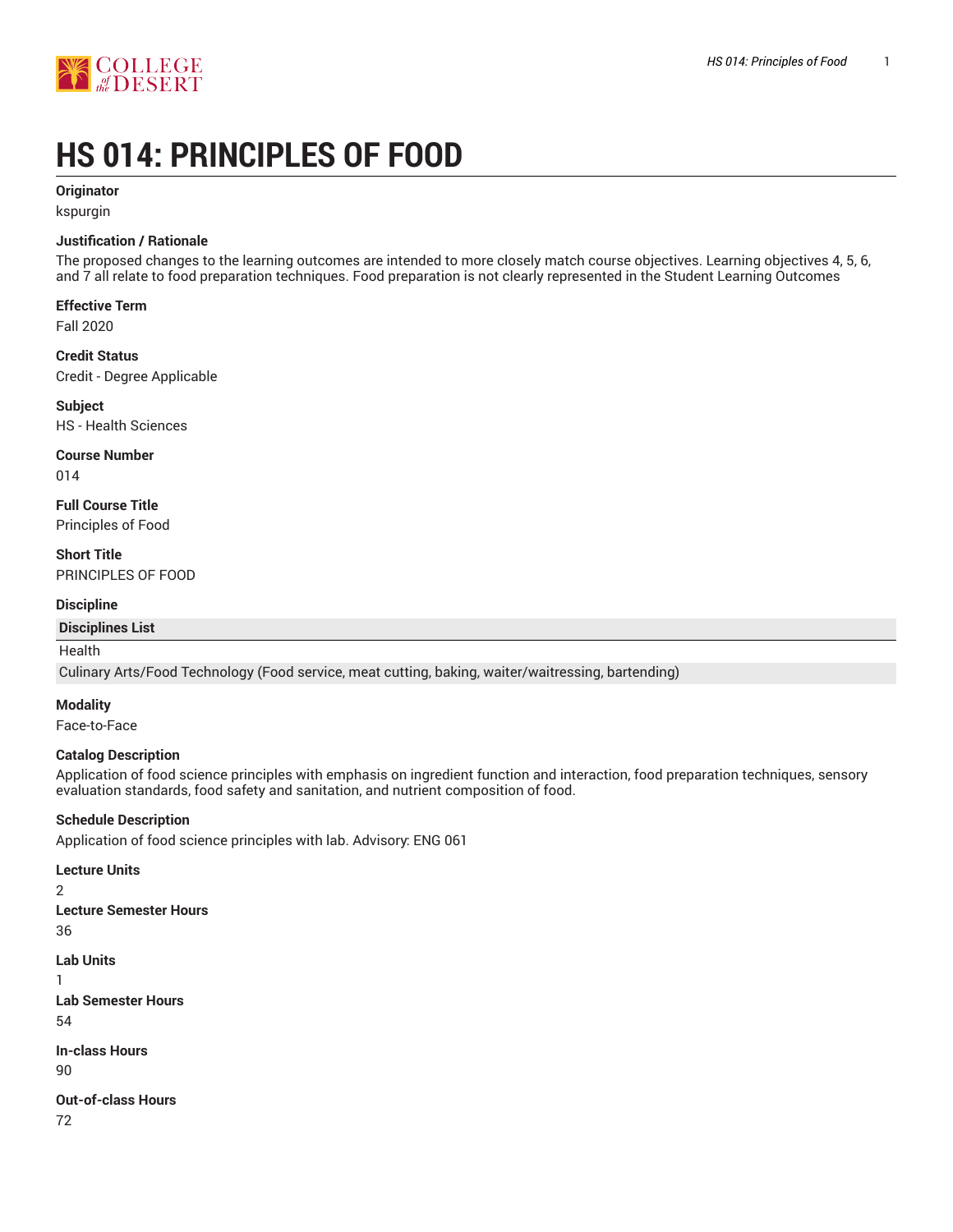

#### **Total Course Units**

3 **Total Semester Hours**

162

**Prerequisite Course(s)** Advisory: ENG 061

### **Required Text and Other Instructional Materials**

**Resource Type** Book

#### **Author**

Brown, A

#### **Title**

Understanding Food, Principles and Preparation

## **Edition**

5th

#### **Publisher**

Cengage Learning

**Year** 2014

#### **College Level**

Yes

#### **Resource Type**

Manual

#### **Author**

Brown, A

**Title**

Lab Manual for Brown's Understanding Food, Principles and Preparation

#### **Publisher**

Cengage Learning

#### **Year**

2014-01-01

#### **Class Size Maximum**

40

#### **Entrance Skills**

Student must be able to read and comprehend textbook and assignments.

#### **Requisite Course Objectives**

ENG 061-Demonstrate the ability to read and respond in writing beyond the literal interpretation of the text.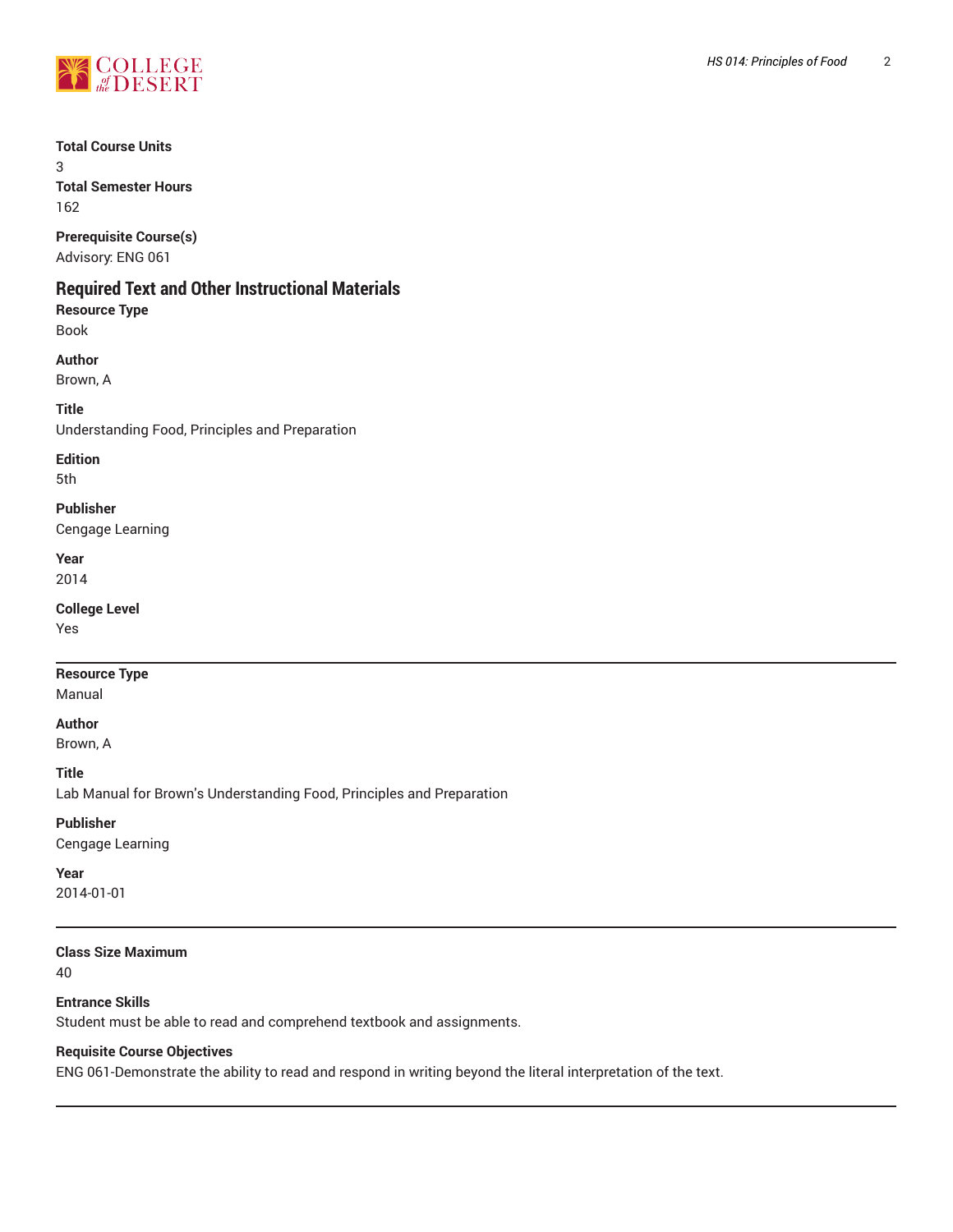

#### **Course Content**

- 1. Basic food science principles, terminology and techniques
- 2. Ingredient functions and interactions
- 3. Product standards and sensory evaluation
- 4. Equipment and utensils
- 5. Storage standards
- 6. Sanitation and safety
- 7. Nutrient composition and retention

#### **Lab Content**

- 1. Basic food science principles, terminology and techniques
- 2. Ingredient functions and interactions
- 3. Product standards and sensory evaluation
- 4. Equipment and utensils
- 5. Storage standards
- 6. Sanitation and safety
- 7. Nutrient composition and retention

#### **Course Objectives**

|             | <b>Objectives</b>                                                                                            |
|-------------|--------------------------------------------------------------------------------------------------------------|
| Objective 1 | Prepare and present a variety of products from each major category of food (e.g., dairy, grains, meat, etc.) |
| Objective 2 | Apply basic food science principles                                                                          |
| Objective 3 | Describe and utilize accepted food safety and sanitation procedures                                          |
| Objective 4 | Identify and compare preparation methods to optimize nutrient content                                        |
| Objective 5 | Demonstrate basic knowledge of food preparation terminology and techniques                                   |
| Objective 6 | Demonstrate basic knowledge of weights, measures and conversions                                             |
| Objective 7 | Demonstrate the ability to follow a standardized recipe                                                      |
| Objective 8 | Evaluate sensory attributes of food                                                                          |
| Objective 9 | Select, use and maintain laboratory equipment and utensils appropriately                                     |

#### **Student Learning Outcomes**

|           | Upon satisfactory completion of this course, students will be able to:                                      |
|-----------|-------------------------------------------------------------------------------------------------------------|
| Outcome 1 | Synthesize and apply basic principles of food science including food preparation terminology and techniques |
| Outcome 2 | Develop, implement, evaluate and report on a food research problem that mediates a given nutrition problem. |
| Outcome 3 | Appraise, evaluate and effectively judge food quality using objective and sensory methods of assessment.    |

#### **Methods of Instruction**

| <b>Method</b>                | Please provide a description or examples of how each instructional<br>method will be used in this course.                                                                                                                                                                                                       |
|------------------------------|-----------------------------------------------------------------------------------------------------------------------------------------------------------------------------------------------------------------------------------------------------------------------------------------------------------------|
| Activity                     | Diet Study and calculation of personal caloric needs.                                                                                                                                                                                                                                                           |
| Technology-based instruction | Blog posts-Students will be given a prompt for each blog post to be<br>performed online This will allow students to demonstrate critical thinking<br>skills.                                                                                                                                                    |
| Experiential                 | Tours of Food Preparation Facilities and/or Agricultural organizations                                                                                                                                                                                                                                          |
| Lecture                      | Students will learn about various research methodologies used in food<br>science (including the scientific method); to understand basic concepts<br>of food technology; to understand environmental issues related to food;<br>and to apply microbiological and chemical considerations to process<br>controls. |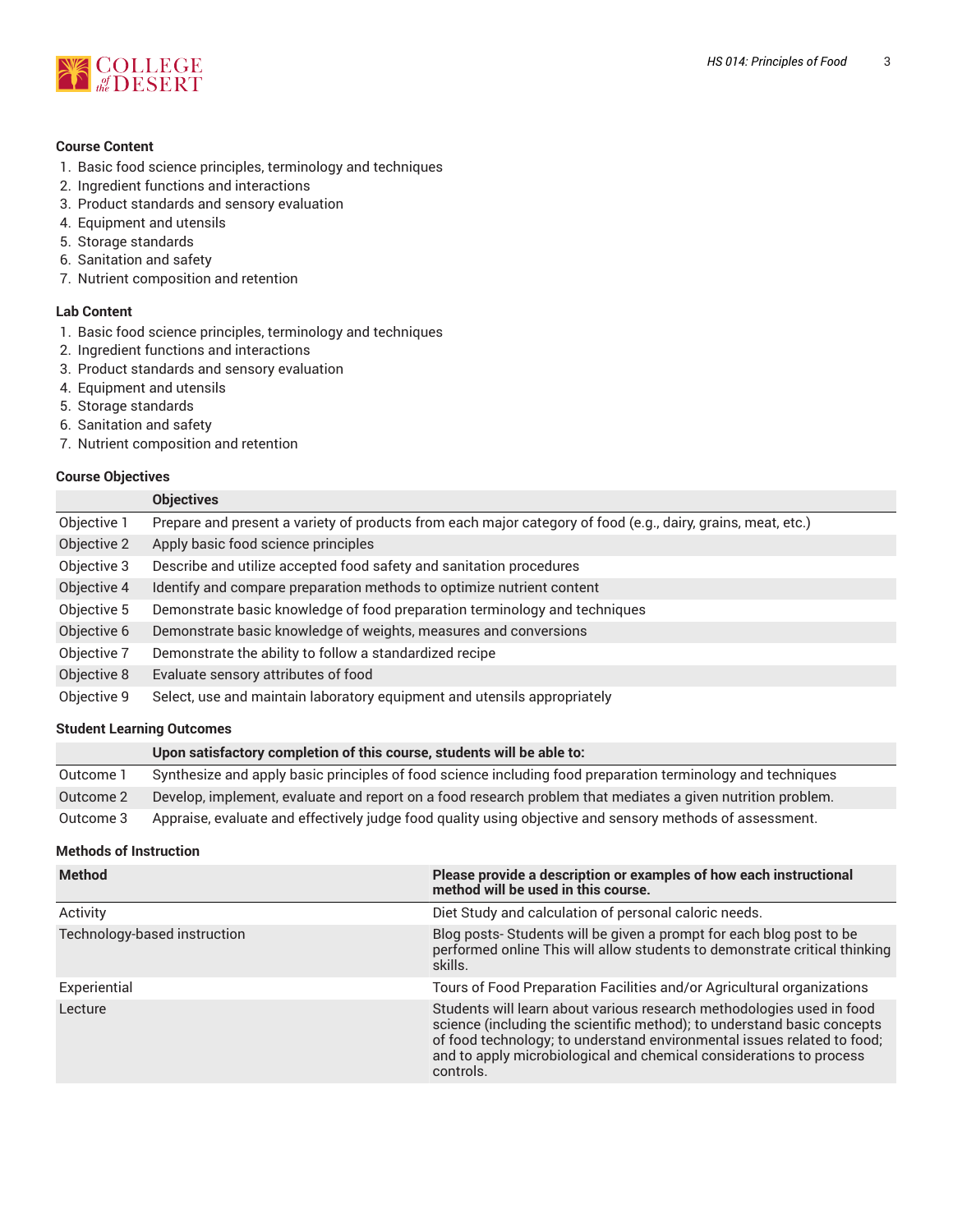

| Laboratory                         | Through lab exercises, students will gain hands-on experience with<br>standard techniques in food analysis, basic problem-solving in food<br>system applications, and applied sensory evaluation of food products.<br>Students also will demonstrate their ability to apply food science<br>knowledge to the functions of ingredients in foods and to interpret basic<br>statistical information.                                                                                                                                                                                                                                                                                                                                                                                                                                                                                                                                                                                                                                                                                                                                 |                           |  |
|------------------------------------|-----------------------------------------------------------------------------------------------------------------------------------------------------------------------------------------------------------------------------------------------------------------------------------------------------------------------------------------------------------------------------------------------------------------------------------------------------------------------------------------------------------------------------------------------------------------------------------------------------------------------------------------------------------------------------------------------------------------------------------------------------------------------------------------------------------------------------------------------------------------------------------------------------------------------------------------------------------------------------------------------------------------------------------------------------------------------------------------------------------------------------------|---------------------------|--|
| <b>Discussion</b>                  | Students will take part in regular discussions in lab to review and<br>strengthen understanding of lecture concepts.                                                                                                                                                                                                                                                                                                                                                                                                                                                                                                                                                                                                                                                                                                                                                                                                                                                                                                                                                                                                              |                           |  |
| Demonstration, Repetition/Practice | Throughout the semester course, there will be required demonstrations<br>so students may show proficiency in the required tasks. At this time they<br>will be required to do the tasks such as:<br>1. Demonstrate proper knife handling skills<br>2. Make an egg<br>3. Demonstrate proper cutting of vegetables                                                                                                                                                                                                                                                                                                                                                                                                                                                                                                                                                                                                                                                                                                                                                                                                                   |                           |  |
| <b>Methods of Evaluation</b>       |                                                                                                                                                                                                                                                                                                                                                                                                                                                                                                                                                                                                                                                                                                                                                                                                                                                                                                                                                                                                                                                                                                                                   |                           |  |
| <b>Method</b>                      | Please provide a description or examples of how<br>each evaluation method will be used in this course.                                                                                                                                                                                                                                                                                                                                                                                                                                                                                                                                                                                                                                                                                                                                                                                                                                                                                                                                                                                                                            | <b>Type of Assignment</b> |  |
| Laboratory projects                | Through lab exercises, students will gain hands-<br>on experience with standard techniques in food<br>analysis, basic problem-solving in food system<br>applications, and applied sensory evaluation of<br>food products. Students also will demonstrate<br>their ability to apply food science knowledge<br>to the functions of ingredients in foods and to<br>interpret basic statistical information. Lab project<br>will be assigned and completed each week during<br>the laboratory portion of class and are intended<br>to utilize the entire laboratory time. Laboratory<br>projects will also require independent study at<br>home. Examples of laboratory projects may include:<br>pH and Dilutions, Carbohydrate analysis, Proteins<br>and gluten functionality, Effect of fat on sensory<br>properties of cheese, Quantifying microorganisms in<br>food samples, Biofilms and Sanitation, Factors<br>affecting microbial growth, Food borne illnesses<br>(Case studies), Sensory Lab, Quality of Homemade<br>and<br>Processed Foods, Factors affecting potato chip<br>quality, caramelization lab, and Ice Cream Lab. | In and Out of Class       |  |
| Mid-term and final evaluations     | Midterm and Final examinations wil be used to<br>assess understanding and retention of materials<br>covered in class.                                                                                                                                                                                                                                                                                                                                                                                                                                                                                                                                                                                                                                                                                                                                                                                                                                                                                                                                                                                                             | In Class Only             |  |
| Tests/Quizzes/Examinations         | Quizzes will be given regularly to reinforce learning<br>objectives                                                                                                                                                                                                                                                                                                                                                                                                                                                                                                                                                                                                                                                                                                                                                                                                                                                                                                                                                                                                                                                               | In Class Only             |  |
| Written homework                   | Weekly homework assignments will is intended to<br>enhance student preparation for class.                                                                                                                                                                                                                                                                                                                                                                                                                                                                                                                                                                                                                                                                                                                                                                                                                                                                                                                                                                                                                                         | Out of Class Only         |  |
| Reading reports                    | Critical evaluation of articles such as "How to<br>read a medical study? Searching for clarity" (New<br>York Times) and "Typical pH values of biological<br>materials and foods" (CRC Handbook)                                                                                                                                                                                                                                                                                                                                                                                                                                                                                                                                                                                                                                                                                                                                                                                                                                                                                                                                   | In and Out of Class       |  |
| Student participation/contribution | Case studies to promote critical thinking and<br>information synthesis.                                                                                                                                                                                                                                                                                                                                                                                                                                                                                                                                                                                                                                                                                                                                                                                                                                                                                                                                                                                                                                                           | In and Out of Class       |  |

#### **Assignments**

#### **Other In-class Assignments**

Students will demonstrate their ability to understand various research

methodologies used in food science (including the scientific method); to understand

basic concepts of food technology; to understand environmental issues related to food

and to apply microbiological and chemical considerations to process controls. Examples of in class assignments may include: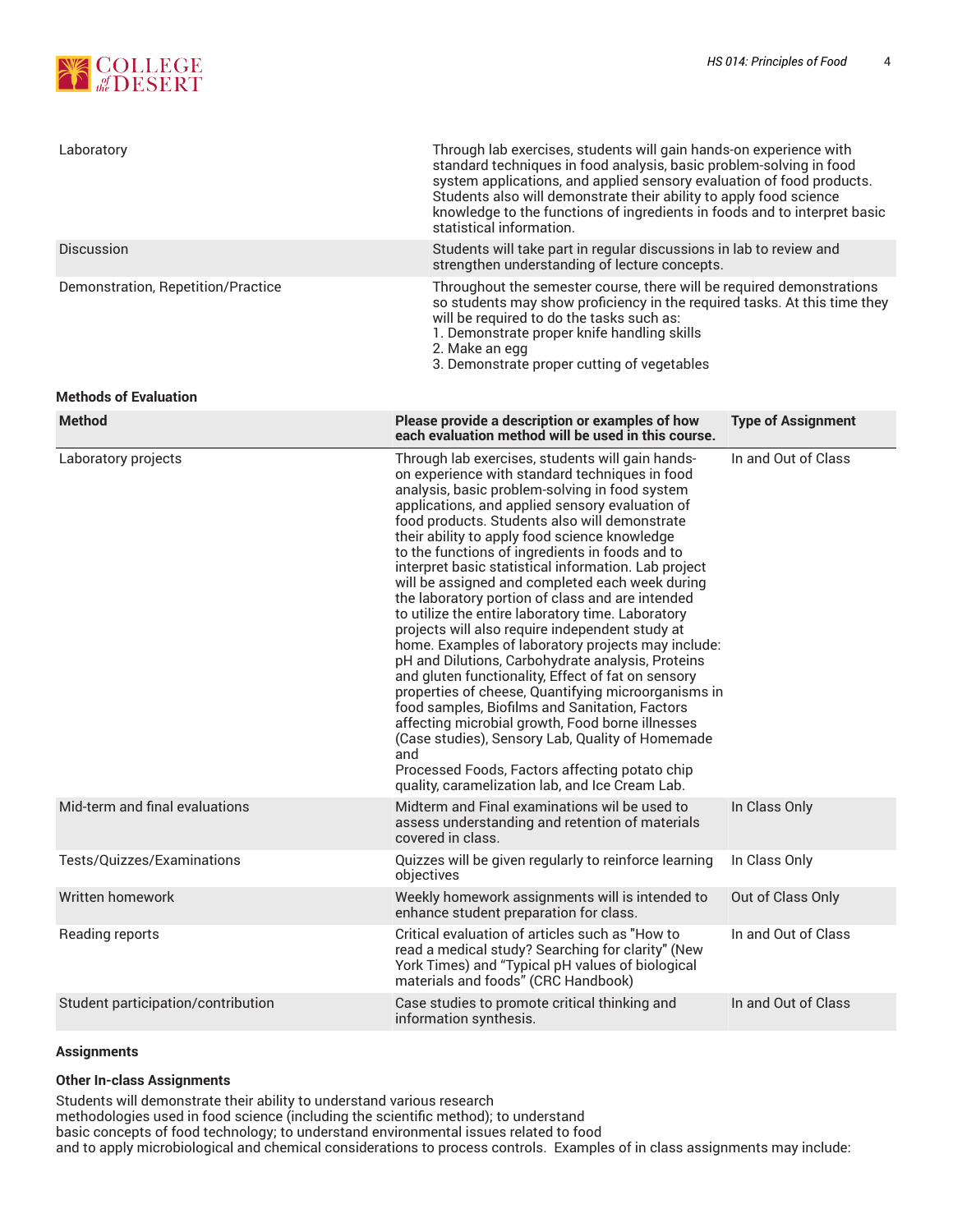

- 1. Prepare and present various food recipes
- 2. Quizzes/Exams on food safety, sanitation, food preparation techniques, and other basic food science principles
- 3. Sensory attribute project
- 4. Flow diagrams and Mass balances
- 5. Critical review of articles such as "Say hello to the bugs in your gut" (Newsweek) and "Probiotics: Their potential to Impact Human Health" (CAST)

#### **Other Out-of-class Assignments**

- 1. Homework
	- a. Review of assigned learning materials
	- b. Critical evaluation of articles such as "How to read a medical study? Searching for clarity" (New York Times) and "Typical pH values of biological materials and foods" (CRC Handbook)
- 2. Research
	- a. Food safety guidelines
	- b. Proper sanitation
	- c. Food preparation techniques
	- d. Basic food science principles
- 3. Case studies to promote critical thinking and information synthesis such as:
	- a. Case Study: Apple Cider
	- b. Case Study: CA Storage of Apples
	- c. Case Study: Margarine and Trans Fat
	- d. Case Study: Sugar Alcohols Food Nutrition II

#### **Grade Methods**

Letter Grade Only

#### **Comparable Transfer Course Information**

**University System CSU Campus** CSU San Bernardino

**Course Number** HSCI 245 **Course Title** Introduction to Food Science

#### **Rationale**

This is an approved C-ID course (NUTR 120) and has been created using the final template.

#### **MIS Course Data**

**CIP Code** 19.0501 - Foods, Nutrition, and Wellness Studies, General.

**TOP Code** 130600 - Nutrition, Foods, and Culinary Arts

**SAM Code** C - Clearly Occupational

**Basic Skills Status** Not Basic Skills

**Prior College Level** Not applicable